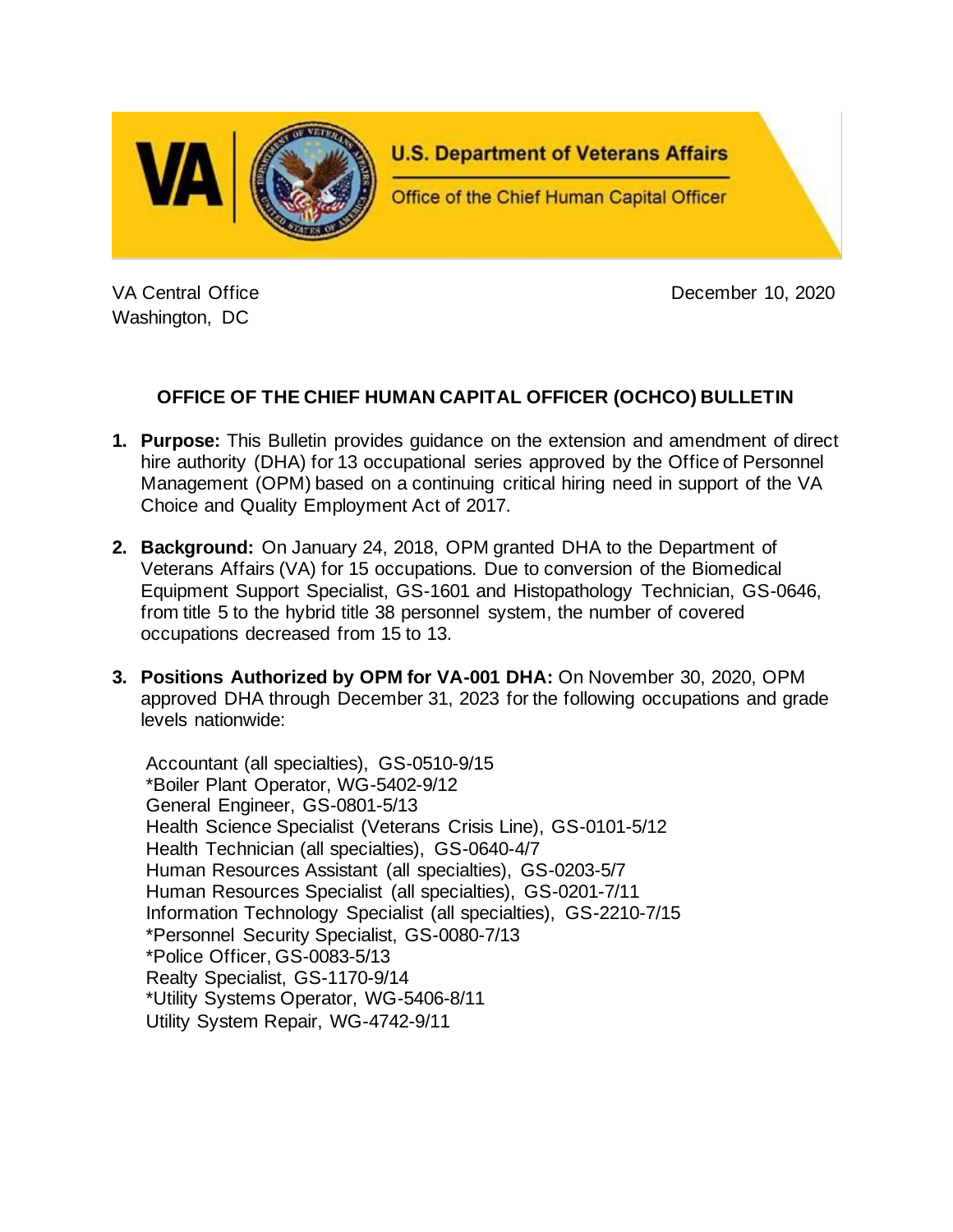\***NOTE**: The asterisked occupations above are impacted by OPM classification appeal decisions and/or pending consistency reviews. Pursuant [to 5 U.S.C. 5107](https://www.law.cornell.edu/uscode/text/5/5107) in conjunction with [section 511.612 of title 5, Code of Federal Regulations \(CFR\),](https://www.law.cornell.edu/cfr/text/5/511.612) HR Offices must ensure the occupations and grades covered by this DHA comply with OPM appeal certificates, applicable classification standards and merit system principles prior to posting job opportunity announcements or filling positions. Non-compliance conflicts with the Merit System Principles  $(230I(b)(3))$  and results in the commission of a [Prohibited Personnel Practice \(2302\(b\)\(l2}},](https://www.law.cornell.edu/uscode/text/5/2302) since it amounts to knowingly failing to take corrective personnel actions to ensure an agency meets it statutory requirements.

- **4. Procedures. VA-001** –When using this DHA, HR Offices must adhere to the following:
	- a. Comply with public notice requirements in [5 U.S.C. 3327,](https://www.law.cornell.edu/uscode/text/5/3327) [3330](https://www.law.cornell.edu/uscode/text/5/3330) and [5 C.F.R.](https://www.law.cornell.edu/cfr/text/5/part-330/subpart-G) 330, [subpart G,](https://www.law.cornell.edu/cfr/text/5/part-330/subpart-G) and requirements in [5 C.F.R.](https://www.law.cornell.edu/cfr/text/5/332.402) 332.402 when seeking to fill positions under this authority. In addition, HR Offices must comply with all relevant laws unless VA is exempt from such laws pursuant to  $5 \text{ U.S.C. } 3304(a)(3)$  and this authority.
	- b. Identify and use the proper assessment tools for the positions being filled with this DHA to determine who is qualified for the approved positions. HR Offices and selecting officials may not conduct additional rating and ranking to determine relative degrees of qualifications when using this authority.
	- c. Assess applicants in the order in which the applications were received and select any qualified applicant in that order.
	- d. Appoint individuals under this authority to a competitive service career, career-conditional, temporary or term appointment, as appropriate, without regard to provisions of [5 U.S.C. 3309-3318](https://www.law.cornell.edu/uscode/text/5/part-III/subpart-B/chapter-33/subchapter-I) or [5 C.F.R.](https://www.law.cornell.edu/cfr/text/5/part-211) part 211 and [part 337,](https://www.law.cornell.edu/cfr/text/5/part-337/subpart-A)  [subpart A.](https://www.law.cornell.edu/cfr/text/5/part-337/subpart-A)
	- e. Coordinate background investigations at the appropriate tier and complete all necessary suitability related adjudications, eligibility for access to classified information or to be employed in a position at VA.
	- f. Utilize two authority codes when documenting personnel actions using this DHA. The first code "AYM" automatically fills in "Reg. 337.201" on the Notification of Personnel Action, Standard Form 50. The second authority code "BYO" identifies VA's use of this agency-specific authority. Using these two authority codes will help OPM to evaluate the use of these authorities without requiring agency reports.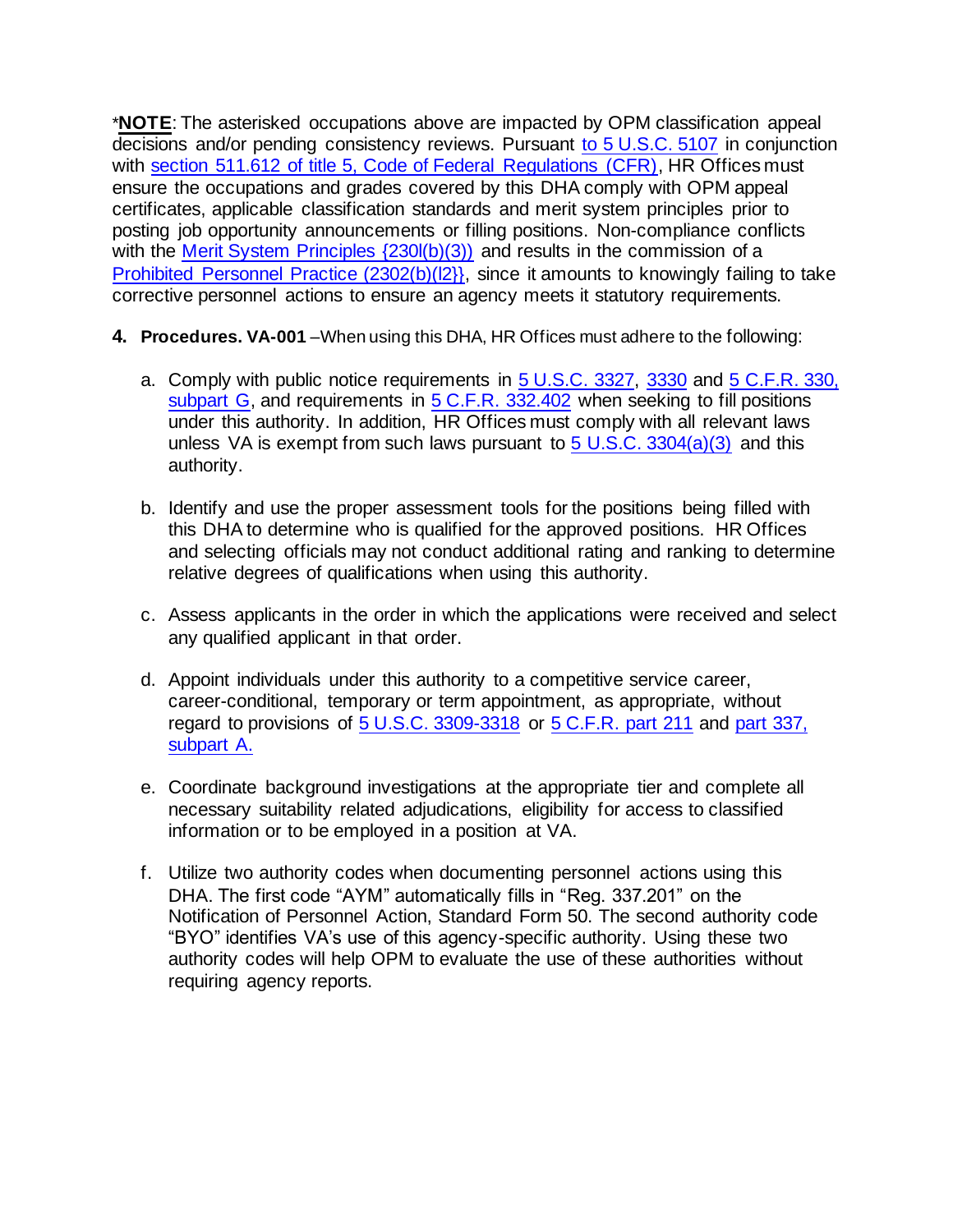## **5. Questions:**

- a. HR Offices may direct questions regarding recruitment and placement to the Recruitment and Placement Policy Service at [vatitle5staffingpoli@va.gov.](mailto:%20vatitle5staffingpoli@va.gov.)
- b. HR Offices may direct questions regarding position management, classification appeals and/or occupations included in the consistency reviews to the Compensation and Classification Service at [vacoclassif@va.gov.](mailto:vacoclassif@va.gov.)
- c. HR offices may direct questions regarding pay setting to the Compensation and Classification Service at [https://vaww.va.gov/OHRM/Pay/Contacts.asp.](https://vaww.va.gov/OHRM/Pay/Contacts.asp)

**Attachment** 

**Issued by: VA/OCHCO/Recruitment and Placement Policy Service**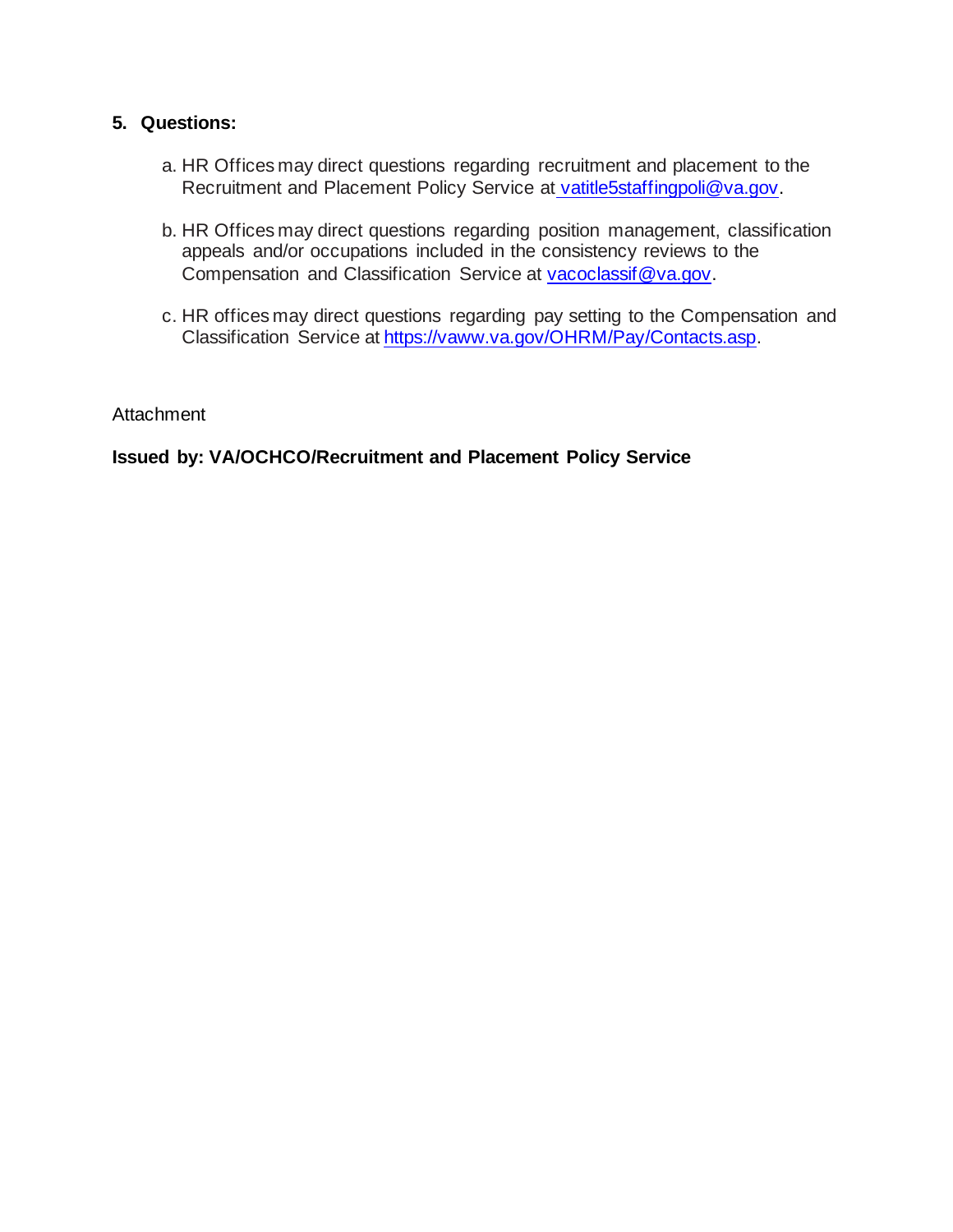### **1. What is the VA Direct Hire Authority (DHA)?**

The Direct Hire Authority (DHA) is an appointing (hiring) authority that the Office of Personnel Management (OPM) granted to VA to fill 13 critical occupations based on a critical hiring need identified within VA. This authority does not require the application of Veterans' preference or rating and ranking.

### **2. When does the VA-001 Direct Hire Authority expire?**

VA-001 DHA expires on December 31, 2023.

### **3. Can VA appoint a candidate under Direct Hire Authority after the expiration date of December 31, 2023?**

VA HR Offices must appoint candidates on or before the December 31, 2023 expiration date. However, if a VA HR Office has extended a written job offer on or before the ending date of the DHA, it is permitted (only in this instance) to use the DHA to make the appointment past the expiration date. This also takes into consideration the time necessary to complete background and security investigations, medical review, etc, and negotiate a reporting date.

### **4. What is the purpose of the VA-001 Direct Hire Authority?**

VA's DHA enables selecting officials to hire, after public notice is given, any qualified applicant without regard t[o 5 U.S.C. 3309-3318](https://www.law.cornell.edu/uscode/text/5/part-III/subpart-B/chapter-33/subchapter-I)[, 5 C.F.R. part 211](https://www.law.cornell.edu/cfr/text/5/part-211), o[r 5 C.F.R. part 337,](https://www.law.cornell.edu/cfr/text/5/part-337/subpart-A)  [subpart A.](https://www.law.cornell.edu/cfr/text/5/part-337/subpart-A) VA's DHA expedites hiring by eliminating competitive rating and ranking, Veterans' preference, "rule of three" and category rating procedures.

### **5. Does Veteran's Preference Apply When Using VA's Direct Hire Authority?**

No. Veterans' preference in hiring does not apply when selecting individuals under VA's DHA. When hiring under DHA, the law allows selecting officials to hire applicants without regard to [5 U.S.C. 3309-3318,](https://www.law.cornell.edu/uscode/text/5/part-III/subpart-B/chapter-33/subchapter-I) which eliminates the requirement for applying Veterans' preference. VA HR Offices may assess and select any qualified applicant in the order applicants are received.

### **6. Can VA use Direct Hire Authority for Time-Limited Appointments?**

Yes. VA HR Offices may use the DHA for time-limited appointments.

### **7. Can VHA use the Direct Hire Authority for Title 38 and Title 38 Hybrid, Excepted Service or Senior Executive Service Positions?**

No. Congress authorized direct hiring under **5 U.S.C. 3304**, competitive service procedures which apply to competitive service positions. Direct hire authority does not cover positions in the excepted service or senior executive service; therefore, HR Offices may not use VA's DHA to fill these types of positions.

### **8. Are VA HR Offices required to use the Direct Hire Authority to fill the 13 critical occupational groups related to critical hiring?**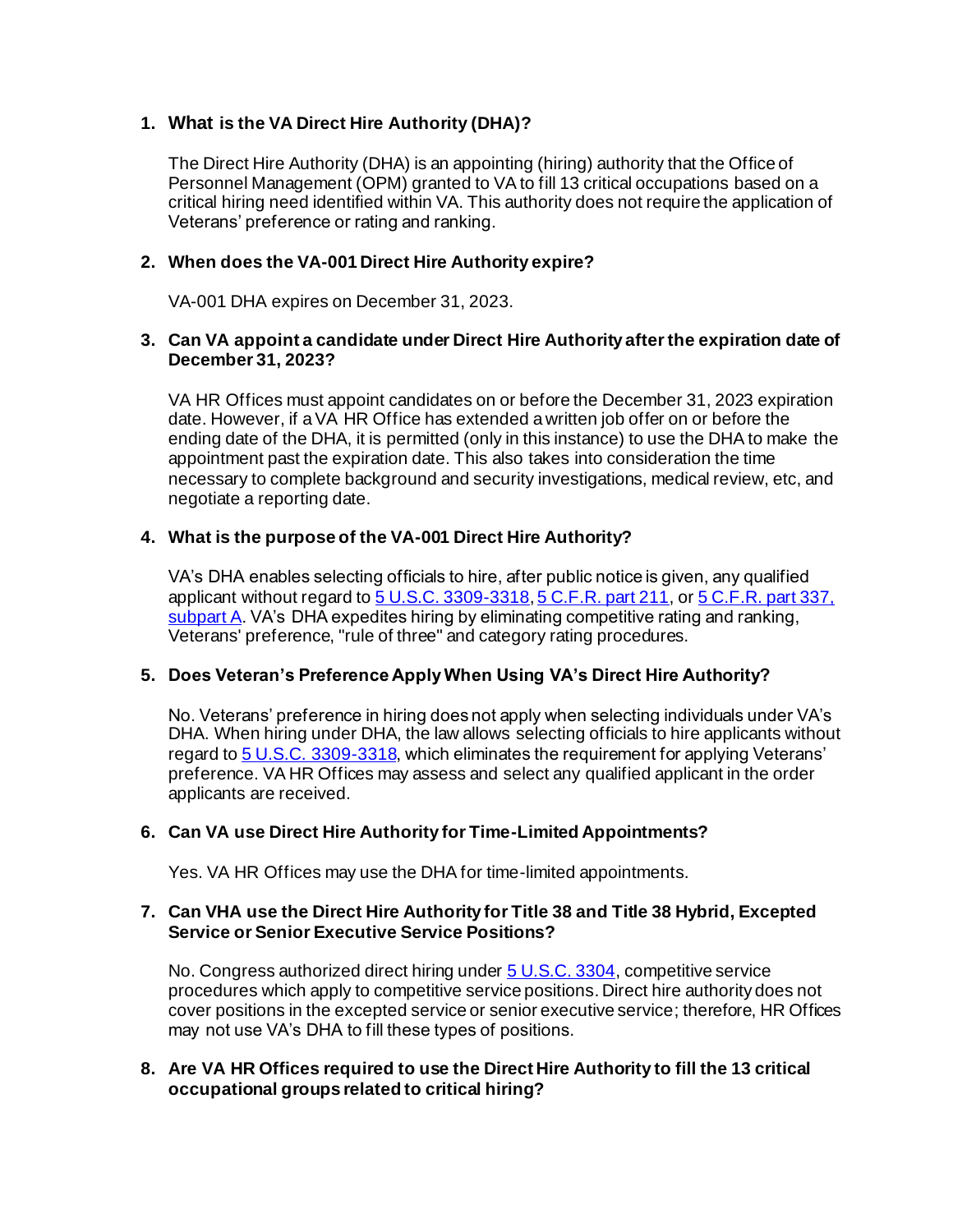No. HR Offices may use any available method to attract applicants (merit promotion, competitive examination, Veteran hiring flexibilities and noncompetitive appointing authorities.)

### **9. Can VA use the Direct Hire Authority to convert an employee in the excepted service or under a time-limited appointment to a permanent career or careerconditional appointment?**

Yes. HR Offices may use the DHA to appoint an applicant from an excepted service or time-limited appointment to a permanent career or career-conditional appointment. However, using VA's DHA requires prior public notice, as prescribed i[n 5 U.S.C. 3327](https://www.law.cornell.edu/uscode/text/5/3327) and [3330](https://www.law.cornell.edu/uscode/text/5/3330) an[d 5 C.F.R. 330, subpart G.](https://www.law.cornell.edu/cfr/text/5/part-330/subpart-G) The employee must meet the minimum qualification requirements for the job (e.g., experience, education, medical, licensure/certification, suitability and selective factors.) The HR Office must comply with the laws and regulations of the DHA and give full consideration to all qualified preference eligible candidates. No preference in hiring will be granted.

### **10. Must applicants applying to the Direct Hire Authority announcement meet all qualification requirements prior to being appointed to VA's workforce?**

Yes. At the time of the appointment, the appointing official must ensure the individual selected meets all requirements of the position, including age, citizenship, medical, nepotism (employment of relatives prohibited), qualifications (experience, education and license/certification) and suitability requirements. DHA does not waive qualification and eligibility requirements.

### **11. Are there restrictions on movement of an employee following appointment using Direct Hire Authority?**

Yes. The restriction on movement following competitive appointment i[n 5 C.F.R. 330.502](https://www.law.cornell.edu/cfr/text/5/330.502) applies for the first 90 days.

### **12. Are appointments under DHA subject to a 1-year probationary period?**

Yes. Individuals appointed under DHA procedures receive appointments to competitive service positions. Consistent wit[h 5 C.F.R. 315.801](https://www.govregs.com/regulations/expand/title5_chapterI_part315_subpartH_section315.801)[, 5 C.F.R. 315.802](https://www.govregs.com/regulations/expand/title5_chapterI_part315_subpartH_section315.801#title5_chapterI_part315_subpartH_section315.802) an[d 5 C.F.R.](https://ecfr.io/Title-5/Section-316.304)  [316.304,](https://ecfr.io/Title-5/Section-316.304) an individual is required to serve a 1 year probationary unless the individual has prior service that counts toward completion of the probationary period.

#### **13. Do Reemployment Priority List (RPL), Career Transition Assistance Plan (CTAP) or Interagency Career Transition Assistance Plan (ICTAP) (displaced or surplus) eligibles receive priority consideration when applicants are appointed when using VA's Direct Hire Authority in accordance wit[h 5 C.F.R. part 330](https://www.law.cornell.edu/cfr/text/5/part-330)?**

Yes. Displaced or surplus eligibles are entitled to priority consideration for positions VA fills outside its workforce that are expected to last 120 days or more. In order to receive priority consideration, displaced or surplus eligibles must meet the eligibility requirements and must apply to the job opportunity announcement (JOA).

### **14.What does priority consideration mean for the purposes of displaced or surplus employees?**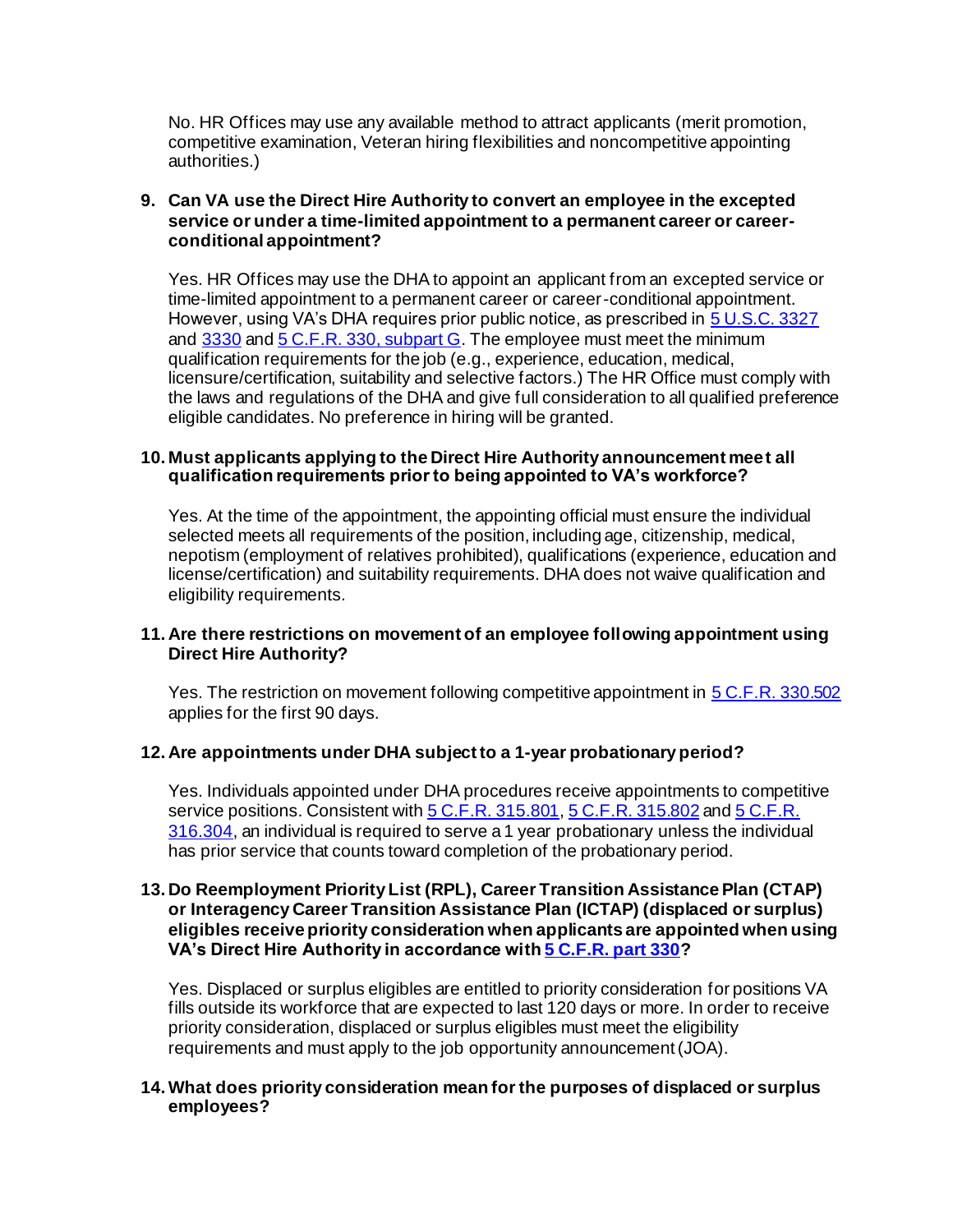When displaced or surplus eligibles apply to positions, meet all of the eligibility requirements and are determined to be well-qualified for the position, they receive priority consideration. This means VA HR Offices must consider them first and may not consider or select any other applicant for the advertised position unless the displaced or surplus eligible declines consideration or selection for the position.

#### **15.What documentation is needed when a displaced or surplus eligible declines consideration for a position?**

The HR Office must include the written declination in the recruitment case file for records retention purposes.

#### **16. Does VA have any reporting requirements to OPM regarding the Direct Hire Authority?**

Yes. On a periodic basis, OPM will review the use of this DHA to ensure it is being used properly and to determine if continued use is supportable. OPM will monitor VA's use of this authority and may modify or terminate this authority as appropriate.

#### **17. Can VA's Direct Hire Authority be used to make tentative job offers at recruitment events?**

Yes. VA HR Offices may extend tentative offers to applicants at recruitment events after the HR Specialist reviews their qualifications and determines they are qualified and eligible for appointment. However, in such instances, VA HR Offices may not accept applications beyond the JOA open period.

#### **18. Can HR Offices develop their own guidance and processes when using VA's Direct Hire Authority?**

No. HR Offices must follow the guidance prescribed by the regulatory guidance i[n 5](https://www.law.cornell.edu/cfr/text/5/337.205)  [C.F.R. 337.205](https://www.law.cornell.edu/cfr/text/5/337.205).

#### **19. Is VA's Direct Hire Authority exempt from future Government-wide hiring freezes?**

No. When there is a civilian hiring freeze, VA's DHA is not exempt. The DHA is a hiring authority and would be treated the same as any other hiring authority.

#### **20. Can applicants appointed under VA's Direct Hire Authority receive a salary above the minimum rate of the grade based on superior qualifications?**

Yes. HR Offices must ensure compliance wit[h 5 C.F.R. 531.211](https://www.law.cornell.edu/cfr/text/5/531.211)[-212](https://www.law.cornell.edu/cfr/text/5/531.212) and VA Handbook [5007](https://www.va.gov/vapubs/viewPublication.asp?Pub_ID=1012&FType=2) when setting pay above the minimum rate of the grade. The written justification must be sustainable.

#### **21. Can applicants appointed under VA's Direct Hire Authority receive recruitment or relocation incentives?**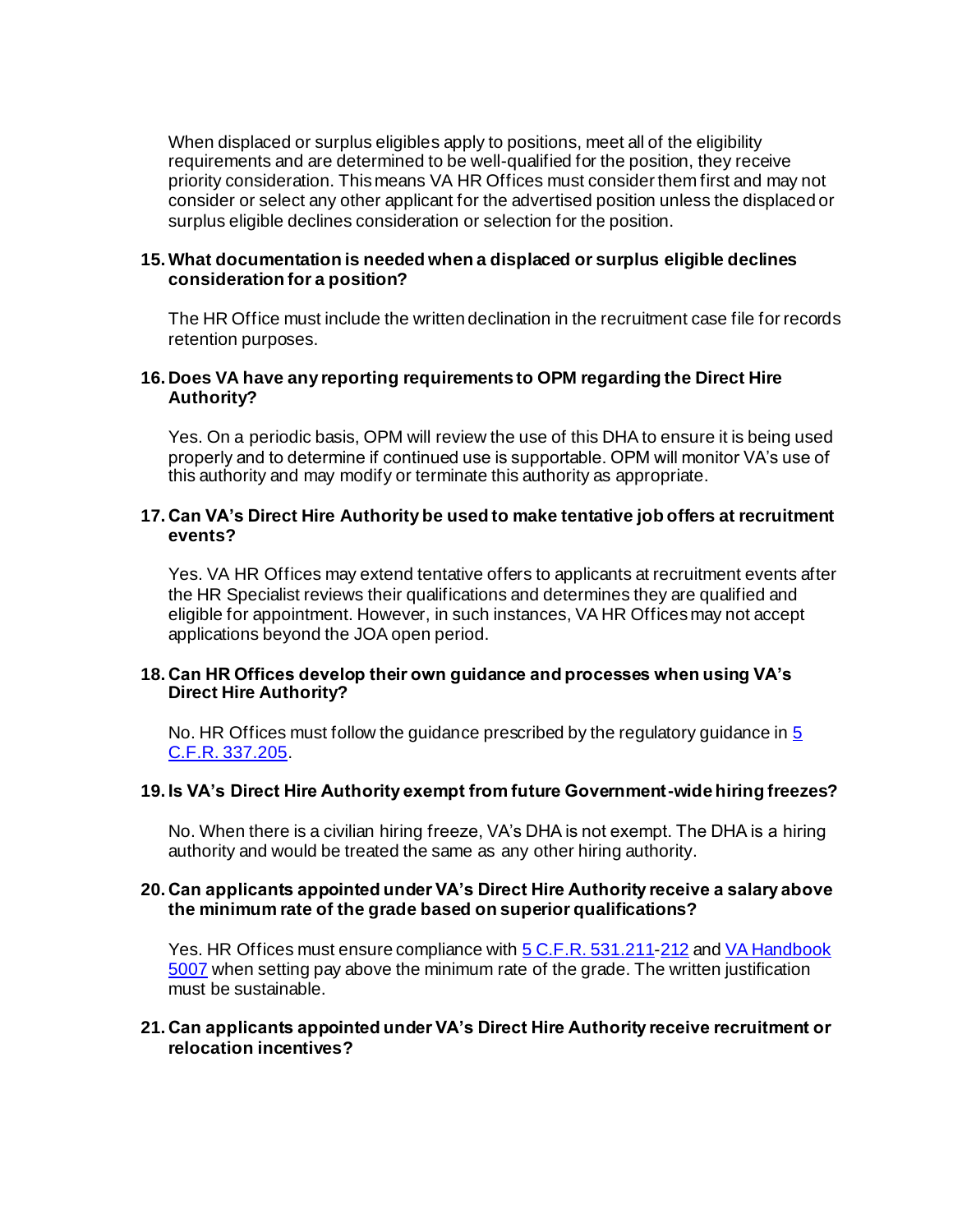Yes. HR Offices must ensure compliance wit[h 5 C.F.R. 530, Subpart C](https://www.law.cornell.edu/cfr/text/5/part-530/subpart-C)[, 5 C.F.R. 531,](https://www.law.cornell.edu/cfr/text/5/part-531/subpart-F)  [Subpart F](https://www.law.cornell.edu/cfr/text/5/part-531/subpart-F) and [VA Handbooks 5005](https://www.va.gov/vapubs/viewPublication.asp?Pub_ID=1006&FType=2) an[d 5007,](https://www.va.gov/vapubs/viewPublication.asp?Pub_ID=1012&FType=2) when offering recruitment and relocation incentives.

### **22. Can applicants appointed under VA's Direct Hire Authority receive creditable service for annual leave accrual for non-Federal work experience?**

Yes. HR Offices must ensure compliance wit[h 5 C.F.R. 630.205](https://www.law.cornell.edu/cfr/text/5/630.205) an[d VA Handbooks](https://www.va.gov/vapubs/viewPublication.asp?Pub_ID=1006&FType=2)  [5005](https://www.va.gov/vapubs/viewPublication.asp?Pub_ID=1006&FType=2) and [5011,](https://www.va.gov/vapubs/viewPublication.asp?Pub_ID=1102&FType=2) when granting annual leave accrual for non-Federal work experience.

### **23. Can HR Offices use VA's Direct Hire Authority to fill career ladder positions?** Yes. VA HR Offices may use VA's DHA to fill career ladder positions.

### **24. Can HR Offices establish cut-off dates during the public notice requirement?**

Yes. Cut-off dates are appropriate for use with standing register/open continuous vacancies or hard-to-fill positions where there is an urgent need to fill a position immediately. OPM approved VA's DHA because of a critical hiring need. Therefore, we recommend that HR Offices post open continuous JOAs that inform applicants of the cut-off dates and the date qualified applicants will be referred to the Hiring Managers.

#### **25. If an occupational series that has been approved for Direct Hire Authority is currently under a classification appeal or consistency review can HR Offices post a JOA for that position?**

In accordance with [5 U.S.C. 5107](https://www.law.cornell.edu/uscode/text/5/5107) and section 511.612 of title 5, Code of Federal [Regulations \(CFR\)](https://www.law.cornell.edu/cfr/text/5/511.612), HR Officers must ensure the occupations and grades covered by this DHA comply with OPM appeal certificates, applicable classification standards and merit system principles prior to posting job opportunity announcements or filling positions. As noted in the OCHCO Bulletin, the following occupations are impacted by appeal decisions and/or pending consistency reviews: Boiler Plant Operator, WG-5402- 9/12; Personnel Security Specialist, GS-0080-7/13; Police Officer, GS-0083-5/13 and Utility Systems Operator, WG-5406-8/11. JOAs that are non-compliant with classification and appeals or consistency reviews are in direct violation o[f Merit System](https://www.law.cornell.edu/uscode/text/5/2301)  [Principles {230l\(b\)\(3\)\)](https://www.law.cornell.edu/uscode/text/5/2301) and results in the commission of [a Prohibited Personnel Practice](https://www.law.cornell.edu/uscode/text/5/2302)   $(2302(b)(2)$ , since it amounts to knowingly failing to take corrective personnel actions to ensure an agency meets it statutory requirements.

#### **26. If all applicants except for Veterans have been selected off a referral list, will an HR Office be required to select the remaining Veterans before announcing the same position again?**

Hiring Managers should consider all qualified applicants to include Veterans. VA's DHA must comply with [Merit System Principles 5 U.S.C. 2301](https://www.law.cornell.edu/uscode/text/5/2301) and avoid violatin[g Prohibited](https://www.law.cornell.edu/uscode/text/5/2302)  [Personnel Practices 5 U.S.C. 2302.](https://www.law.cornell.edu/uscode/text/5/2302)

### **27.When do Direct Hire Authority referral lists/certificates expire?**

Although DHA is not competitive examining, it is a competitive process. VA has decided to closely follow the procedures identified in the delegated examining policy. DHA